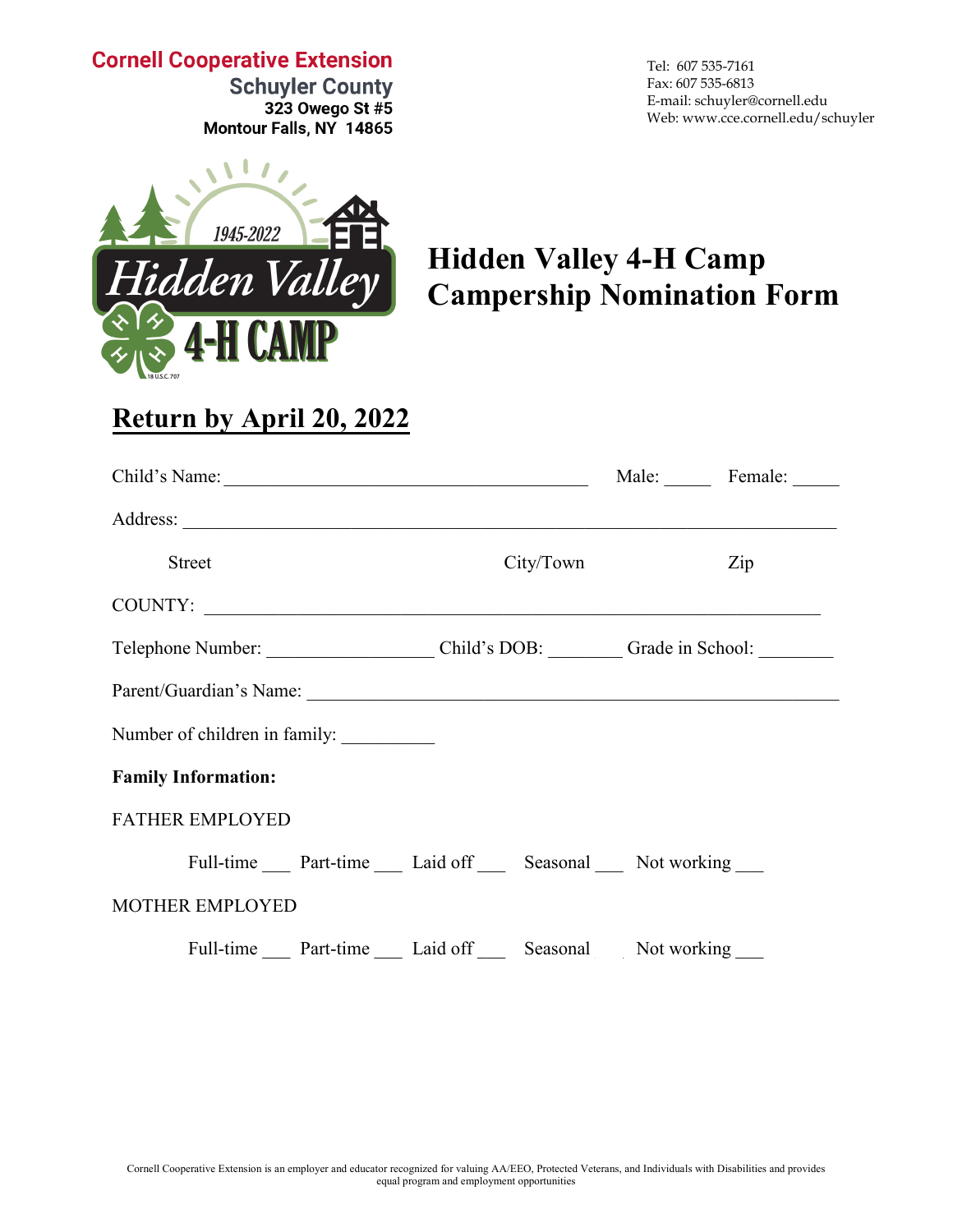

**Cornell University<br>Cooperative Extension** Schuyler County

**Schuyler County Human Services Complex** 323 Owego Street, Unit #5 Montour Falls, NY 14865

Tel: 607 535-7161 Fax: 607 535-6813 E-mail: schuyler@cornell.edu Web: www.cce.cornell.edu/schuyler

#### **Campership Nomination Page 2**

| Nomination submitted by:                                                                       |  |  |
|------------------------------------------------------------------------------------------------|--|--|
| Telephone Number:                                                                              |  |  |
| Address:                                                                                       |  |  |
| Relationship to nominated child:                                                               |  |  |
| Does the parent know the child is being nominated?                                             |  |  |
| Does the child know that they are nominated for a scholarship?                                 |  |  |
| Which camp do you believe this child would benefit from most?                                  |  |  |
| Day Camp<br>Cloverbud Camp (Ages 6-7)<br>Residential Camp                                      |  |  |
| Will a campership make a difference in whether or not this child can attend camp?<br>Yes<br>No |  |  |
| Full amount<br>Partial amount<br>Type of scholarship request:<br>or                            |  |  |
| If partial payment selected, what dollar amount will help?                                     |  |  |
| Has this child ever attended Hidden Valley 4-H Camp before?<br>Yes<br>No                       |  |  |
| How many other members in your family will attend Hidden Valley 4-H Camp this summer?          |  |  |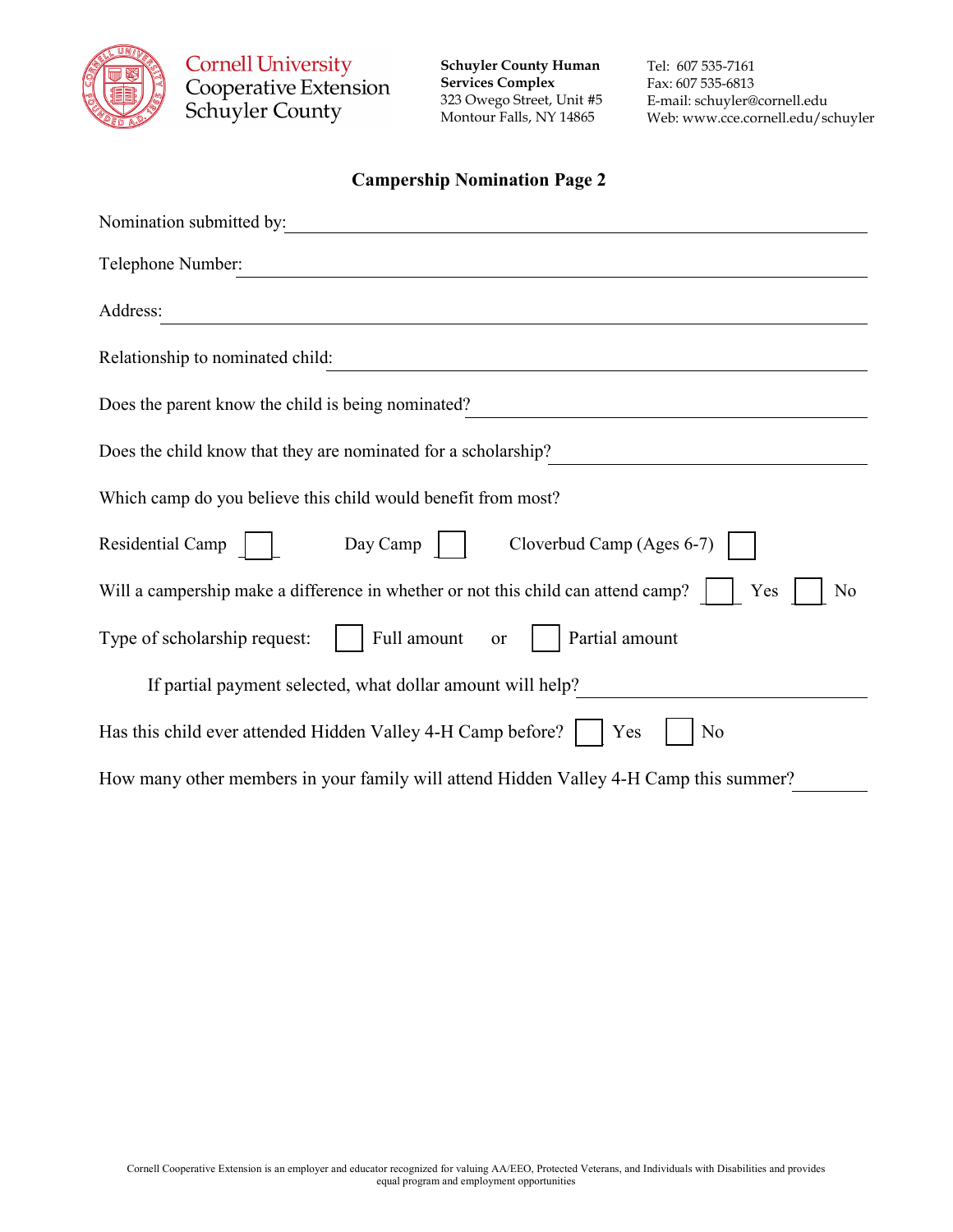

**Schuyler County Human Services Complex** 323 Owego Street, Unit #5 Montour Falls, NY 14865

Tel: 607 535-7161 Fax: 607 535-6813 E-mail: schuyler@cornell.edu Web: www.cce.cornell.edu/schuyler

#### **Reference Section**

**To be completed by someone other than a parent**. Please provide explanation of why you feel camper does or does not merit a campership. **Reference forms that do not include this statement may not be given full consideration**. Thank you.

I do/  $\bigcirc$  do not (circle one) recommend this application for a campership because *(you can use the back of the page too, please share how Hidden Valley 4-H Camp will benefit and why* 

\_\_\_\_\_\_\_\_\_\_\_\_\_\_\_\_\_\_\_\_\_\_\_\_\_\_\_\_\_\_\_\_\_\_\_\_\_\_\_\_\_\_\_\_\_\_\_\_\_\_\_\_\_\_\_\_\_\_\_\_\_\_\_\_\_\_\_\_\_\_\_\_\_\_\_\_\_\_

\_\_\_\_\_\_\_\_\_\_\_\_\_\_\_\_\_\_\_\_\_\_\_\_\_\_\_\_\_\_\_\_\_\_\_\_\_\_\_\_\_\_\_\_\_\_\_\_\_\_\_\_\_\_\_\_\_\_\_\_\_\_\_\_\_\_\_\_\_\_\_\_\_\_\_\_\_\_

\_\_\_\_\_\_\_\_\_\_\_\_\_\_\_\_\_\_\_\_\_\_\_\_\_\_\_\_\_\_\_\_\_\_\_\_\_\_\_\_\_\_\_\_\_\_\_\_\_\_\_\_\_\_\_\_\_\_\_\_\_\_\_\_\_\_\_\_\_\_\_\_\_\_\_\_\_\_

\_\_\_\_\_\_\_\_\_\_\_\_\_\_\_\_\_\_\_\_\_\_\_\_\_\_\_\_\_\_\_\_\_\_\_\_\_\_\_\_\_\_\_\_\_\_\_\_\_\_\_\_\_\_\_\_\_\_\_\_\_\_\_\_\_\_\_\_\_\_\_\_\_\_\_\_\_\_

\_\_\_\_\_\_\_\_\_\_\_\_\_\_\_\_\_\_\_\_\_\_\_\_\_\_\_\_\_\_\_\_\_\_\_\_\_\_\_\_\_\_\_\_\_\_\_\_\_\_\_\_\_\_\_\_\_\_\_\_\_\_\_\_\_\_\_\_\_\_\_\_\_\_\_\_\_\_

\_\_\_\_\_\_\_\_\_\_\_\_\_\_\_\_\_\_\_\_\_\_\_\_\_\_\_\_\_\_\_\_\_\_\_\_\_\_\_\_\_\_\_\_\_\_\_\_\_\_\_\_\_\_\_\_\_\_\_\_\_\_\_\_\_\_\_\_\_\_\_\_\_\_\_\_\_\_

\_\_\_\_\_\_\_\_\_\_\_\_\_\_\_\_\_\_\_\_\_\_\_\_\_\_\_\_\_\_\_\_\_\_\_\_\_\_\_\_\_\_\_\_\_\_\_\_\_\_\_\_\_\_\_\_\_\_\_\_\_\_\_\_\_\_\_\_\_\_\_\_\_\_\_\_\_\_

\_\_\_\_\_\_\_\_\_\_\_\_\_\_\_\_\_\_\_\_\_\_\_\_\_\_\_\_\_\_\_\_\_\_\_\_\_\_\_\_\_\_\_\_\_\_\_\_\_\_\_\_\_\_\_\_\_\_\_\_\_\_\_\_\_\_\_\_\_\_\_\_\_\_\_\_\_\_

\_\_\_\_\_\_\_\_\_\_\_\_\_\_\_\_\_\_\_\_\_\_\_\_\_\_\_\_\_\_\_\_\_\_\_\_\_\_\_\_\_\_\_\_\_\_\_\_\_\_\_\_\_\_\_\_\_\_\_\_\_\_\_\_\_\_\_\_\_\_\_\_\_\_\_\_\_\_

*campership is needed)*: